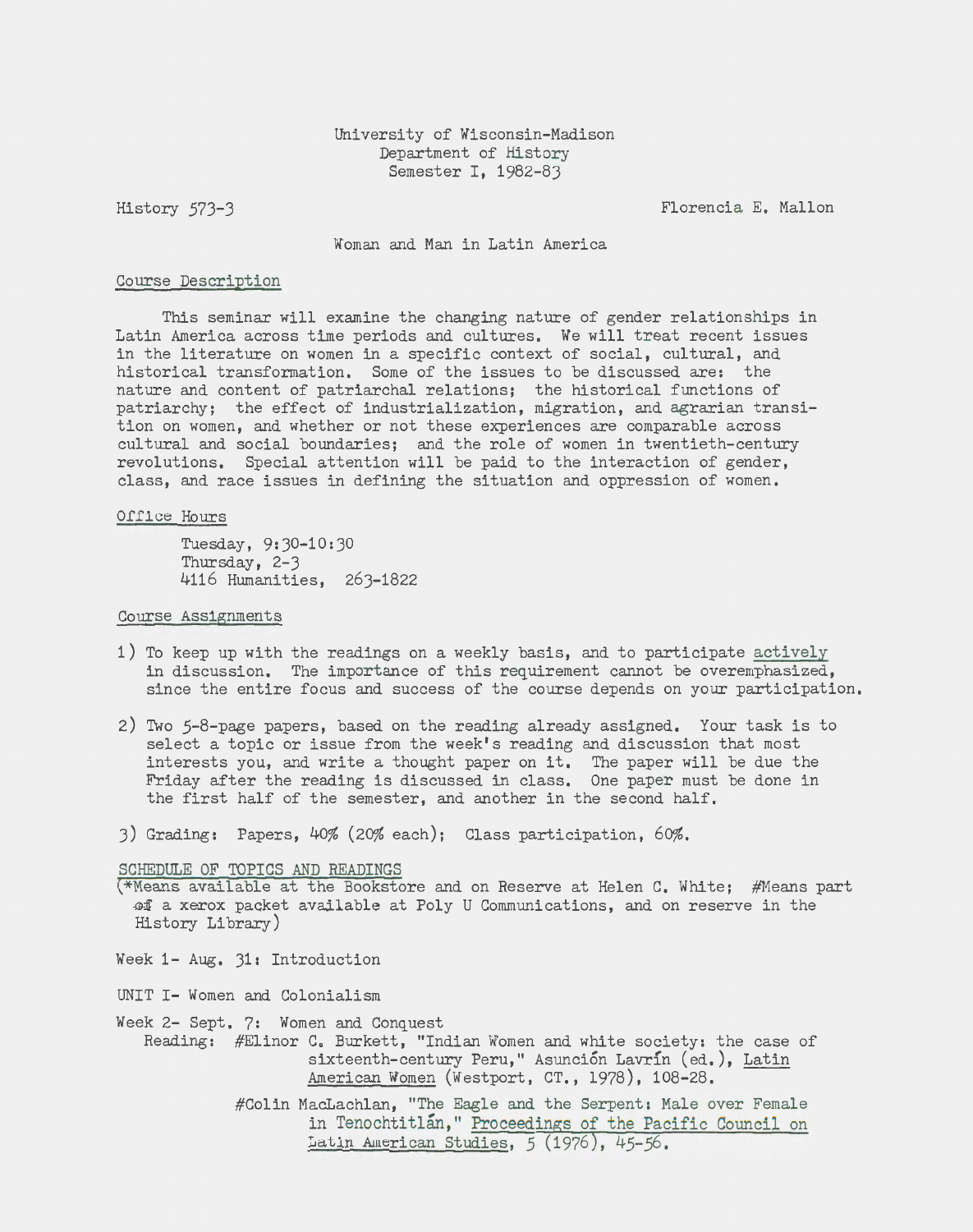#June Nash, "Aztec Women: The Transition from Status to Class in Empire and Colony," Mona Etienne and Eleanor Leacock (eds.), Women and Colonization: Anthropological Perspectives (New York, 1980), 134-48.

#Irene Silverblatt, "Andean Women Under Spanish Rule," in Etienne and Leacock (eds,), Women and Colonization, 149-85.

Week 3- Sept, 14: Traditional Women in a Context of Culture Contact and Colonization Reading: \*Yolanda and Robert F, Murphy, Women of the Forest (New York, 1974),

Week 4- Sept, 14a Race, Class, and Gender in the Spanish Colonial System

Reading: \*Verena Martinez-Alier, Marriage, Class, and Colour in Nineteenth-Century Cuba (New York, 1974),

UNIT II- Women and Development

- *Week 5-* Sept, 28: Growing Up Female at the Turn of the Century Reading: \*Elizabeth Bishop (ed.), The Diary of "Helena Morley" (New York, 1977).
- *Week* 6- Oct, *5:* Women and Agrarian Transformation (I) Reading: \*Ester Boserup, Women's Role in Economic Development (New York, 1975),
- Week 7- Oct, 12: Women and Agrarian Transformation (II)
	- Reading: #Carmen Diana Deere, "Women's Subsistence Production in the Capitalist Periphery," The Review of Radical Political Economics 8:1  $(1976)$ , 9-17.

#Carmen Diana Deere, "Changing Social Relations of Production and Peruvian Women's Work," Women in Latin America: An Anthology from Latin American Perspectives (Riverside, CA, 1979), 26-46.

#Anna Rubbo, "The Spread of Capitalism in Rural Colombia: Effects on Poor Women," in Rayna R. Reiter (ed,), Toward an Anthropology of Women (New York, 1975), 333-57.

*Week* 8- Oct. 19: *Women* and Agrarian Transformation (III)

Reading: \*Mary Lindsay Elmendorf, Nine Mayan Women: A Village Faces Change (Cambridge, MA, 1976).

- *Week* 9- Oct, 26: Women and Agrarian Transformation (IV)
	- Reading: \*Susan C, Bourque and Kay B. Warren, Women of the Andes: Patriarchy and Social Change in Two Peruvian Towns (Ann Arbor, MI, 1981).

*Week* 10- Nov. 2: Women, Migration, and Urbanization

Reading: #Lourdes Arizpe, "Women in the Informal Labor Sector: The Case of Mexico City," Signs: Journal of Women in Culture and Society, III:1 (Autumn, 1977), 25-37.

\*Carolina Maria de Jesus, Child of the Dark (New York, 1962).